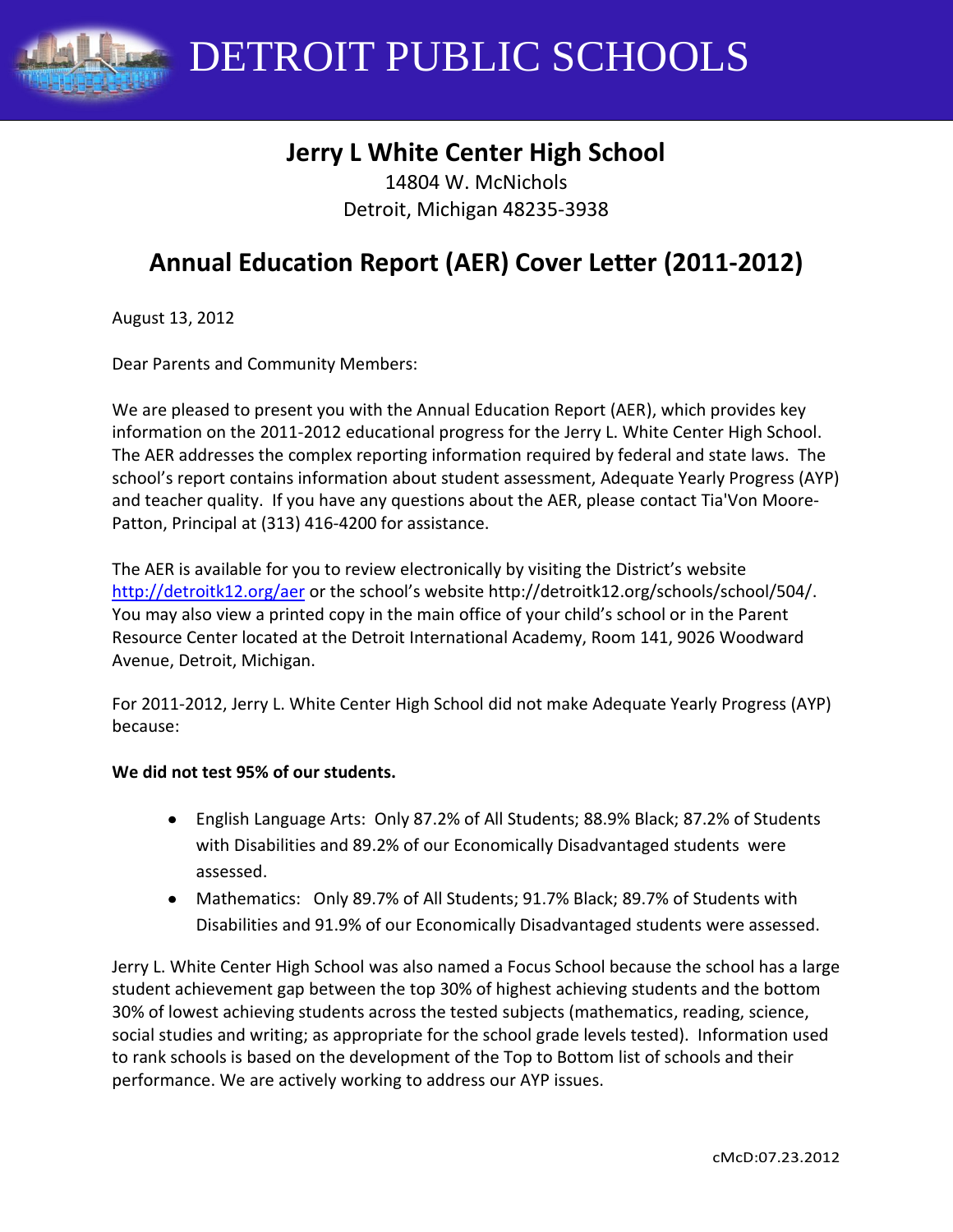For the 2012-13 school year, Jerry L. White Center High School, with the continued support of staff, community business partners and parents will work to achieve the following improvement goals to met Adequate Yearly Progress:

### **Completion of Program**

Jerry L. White Center High School students do not graduate or receive diplomas. Students who reach age nineteen (19) by December  $1<sup>st</sup>$ , have completed a course of study leading to a Certificate of Completion. Afterwards, they are promoted to a transition center where students complete a post-secondary educational program until the age of 26. It is our goal to ensure that all students eligible for promotion will receive transitional support services to prepare for enrollment in a post secondary program.

#### **Assessment Participation and Performance**

Jerry L. White will meet the participation target and assess 95% of all students required to complete Mi-Access, State Assessments, and District Assessments for all subgroups of students: Black students, Students with Disabilities, and Economically Disadvantage Students.

Student performance will meet targeted achievement goals for all subgroups of students in Math, Science and English language Arts. Students will continue to receive modifications and accommodations support in all applicable conditions to enable student to advance appropriately toward attaining achievement goals.

#### **Daily Rate of Attendance**

We will maintain our attendance target of 91% or better. Students with irregular attendance will receive support through the services our attendance agent, counselor and Communities in School Coordinator.

#### **Student Achievement**

Student achievement towards reaching targeted goals will be enhanced through the utilization and integration of assistive technology.

Finally, Jerry L. White staff will align our curriculum and assessment to state standards and benchmarks to ensure academic success for students.

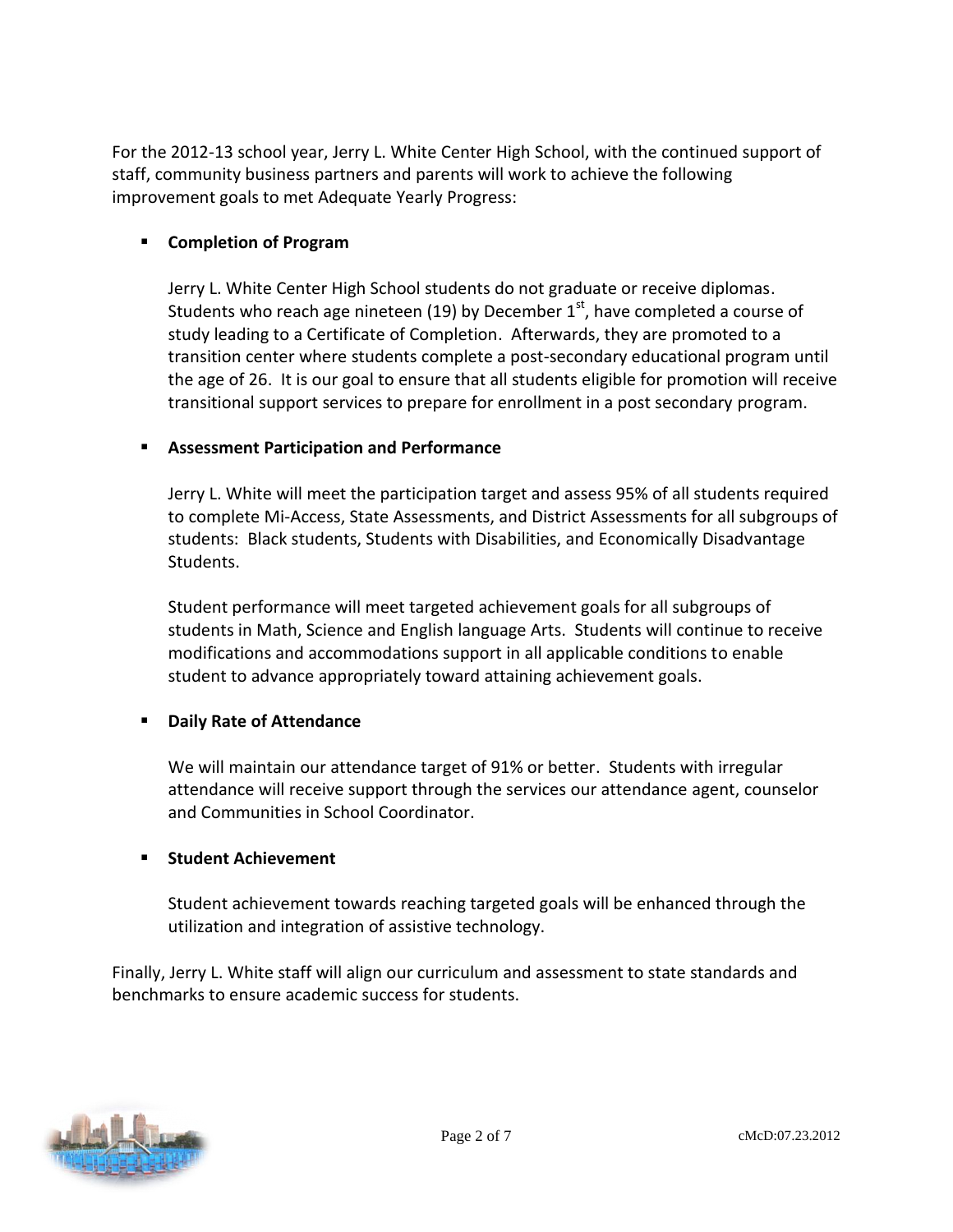### **Parent Involvement**

Strategies to increase parental involvement toward student success will include:

- Providing parents with frequent student progress towards meeting goals and objectives,
- Offering workshops to provide parents with information for the interpretation of assessment results,
- Collaborating with community agencies that provide parental support, Sending timely information to parents regarding parent-teacher conferences (PTC) grading, course of study, assessment scheduling,
- Inviting parent to attend yearly individualized education plan (IEP) meetings.

State law requires that we also report additional information.

## **Process for Assigning Pupils to the School**

During the 2011-2012 school year, Detroit Public Schools implemented the "Open Enrollment Initiative." This initiative allows students to elect to attend any Detroit Public School without being required to live within the boundary for that school. The "Open Enrollment Initiative" does not apply to the Examination High Schools, or Application Schools. Parents may enroll their child(ren) in the school of their interest as long as the school has not reached capacity for their particular grade. Enrollment preference is given to students who live within the boundary of a school. It should also be noted that transportation will not be provided for students who select a school outside of the boundary of their home school. "Open Enrollment Initiative" resources can be found on our website at:

http://detroitk12.org/resources/prospective\_students/.

### **School Improvement Status**

| Year      | <b>School Improvement Status</b>                            |
|-----------|-------------------------------------------------------------|
| 2011-2012 | Focus $\sim$ AYP Not Met                                    |
| 2010-2011 | AYP Not Met $\sim$ Not Identified for<br>School Improvement |

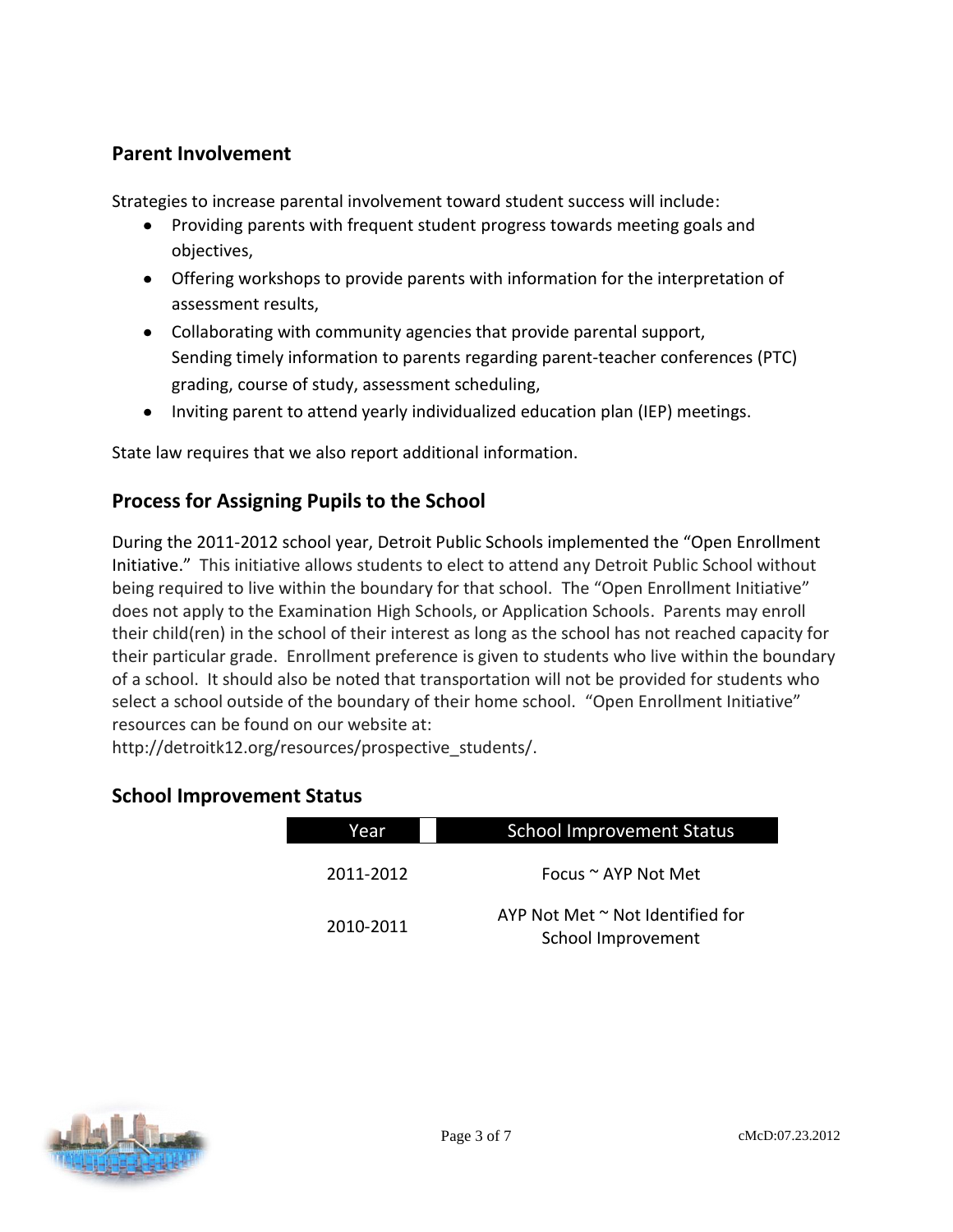# **School Description:**

Jerry L. White is a center-based special education school for Visually Impaired, Hearing Impaired, Moderately Cognitively Impaired, Severely Multiply Impaired and Severely Cognitively Impaired students ages 14-19.

Our purpose is to create a continuum of services for students with disabilities; to acquire an age-appropriate learning environment; and to provide a full-service program for students who are between the ages of 14-19. We prepare students to transition into the appropriate postsecondary educational program and to live as independently as possible.

# *Detroit Public Schools' Core Curriculum:*

Consistent with the Detroit Public Schools Academic Plan for 2012-2013**,** there are aggressive plans to accelerate the rate of student achievement and to ensure that students graduate with the academic and social skills necessary for success in college and the workplace.

# **Specific curriculum actions are based on the District's five (5) pillars of student achievement:**

- I. Talent management,
- II. High quality teaching and learning,
- III. Rigorous, transparent and continuous improvement cycle,
- IV. Customer service approach to community and each other, and
- V. A secure, inclusive and dynamic culture.

An Executive Summary of the 2012-2013 Academic Action Plan, is available online at [http://detroitk12.org/content/wp-content/uploads/2012/05/FINALAcademicPlanExecutive-](http://detroitk12.org/content/wp-content/uploads/2012/05/FINALAcademicPlanExecutive-Summary_2012.pdf)[Summary\\_2012.pdf](http://detroitk12.org/content/wp-content/uploads/2012/05/FINALAcademicPlanExecutive-Summary_2012.pdf).

## **Access to the Core Curriculum**

The instructional strategies and grade level expectations are aligned to the State standards and the NAEP. This represents the core curriculum, which is supported by the texts, materials, computer software and other school level resources used daily in the classrooms. All of the professional development activities are aligned to the core curriculum.

The implementation is a process delineated in the District Plan. This plan serves as the framework for each school's academic achievement plan.

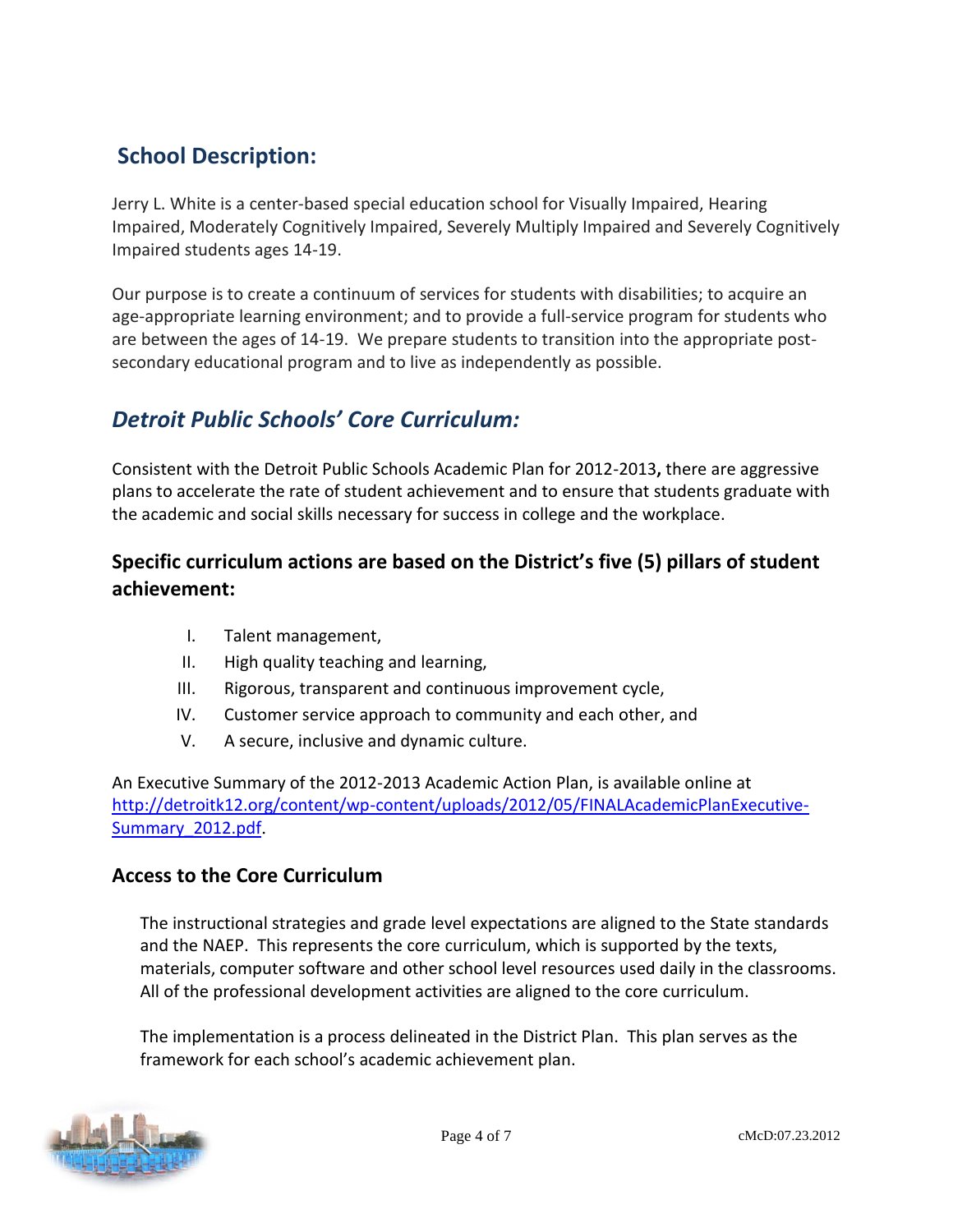The frequent monitoring of the implementation of these plans are conducted by the school diagnostic visits, review of the benchmark assessments, use of the teacher evaluation tool and adherence to the pacing calendar.

The variances from the State plan can be found in the grade level expectations, which are also aligned to the higher standards of NAEP.

A Summer Parent University is offered with classes to increase parenting skills, early childhood literacy, adult literacy and GED. During the school year, the Regional Parent Resource Center is a vehicle for parents and other community members to participate in regular and on-going informational and participatory sessions focused on curriculum and instruction. Learning Village (an online instructional management system), Web updates and semi-annual progress reports are also a means to disseminate information to parents and community.

Detroit Public Schools Core Curriculum is currently under revision. Pacing Charts and Curriculum guides will be posted to the Division of Teaching and Learning under the Leadership page of our web-site in the near future.

### **Parent Engagement**

- $\clubsuit$  Use the technology portal for parents to view daily lessons and to communicate with teachers.
- $\cdot$  Implement and follow through with the parent contracts.
- $\div$  Use the Parent Resource Center to engage parents in innovative workshops and sessions that are practical and will result in parent support to students at home.

## **Student Achievement Results**

Aggregate Student Achievement Results and Detroit Public Schools Quarterly Benchmark Assessment in Reading and Mathematics for Jerry L White Center High School can be found on the Detroit Public Schools' web-page at the Research, Evaluation and Assessment site at [http://detroitk12.org/data/rea/.](http://detroitk12.org/data/rea/) The following reports are available:

- District Profile Report
- Combined School Profile Reports
- Individual School Profile Reports
- Adequate Yearly Progress (AYP) Reports
- Annual Education Report

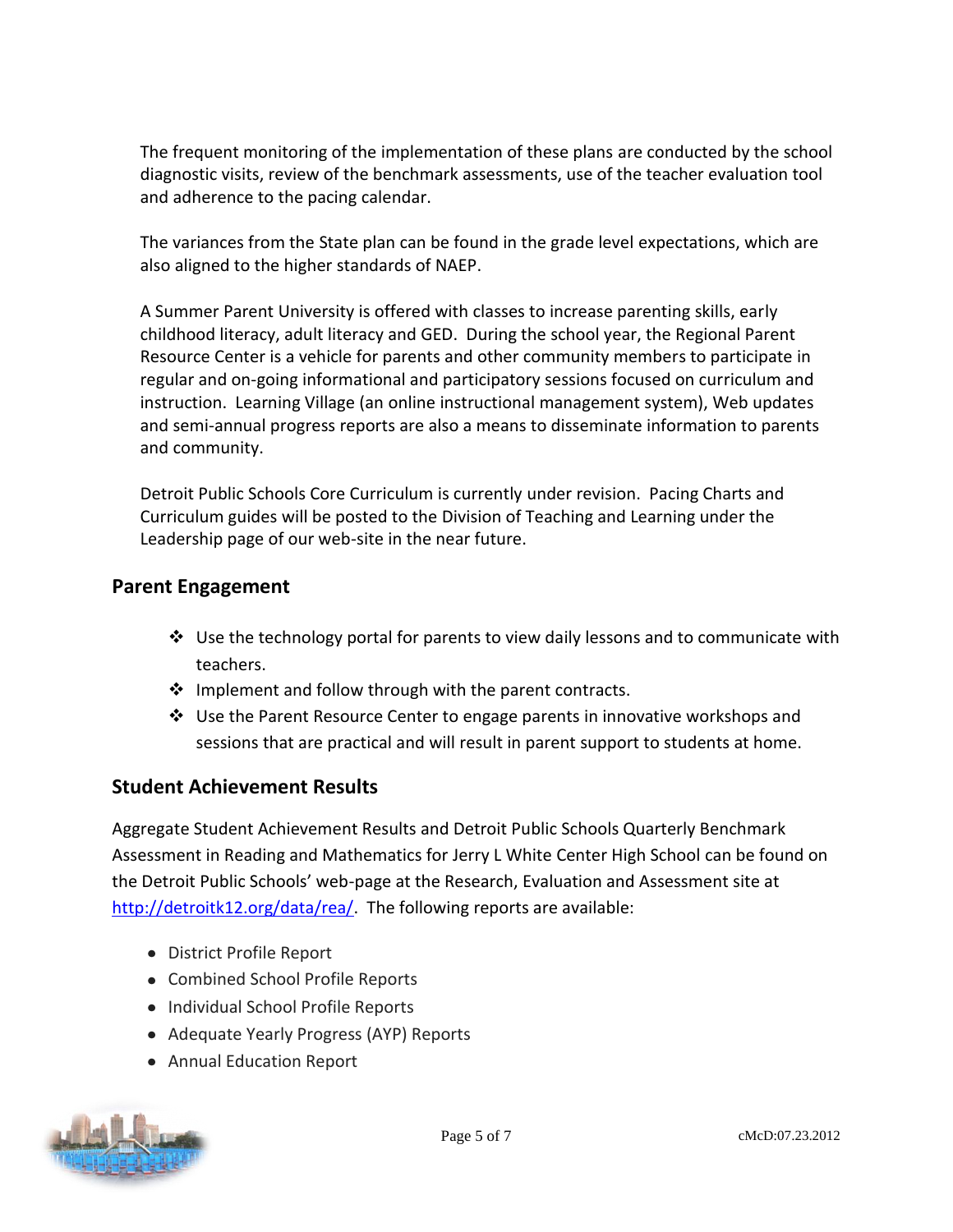## **Parent-Teacher Conferences (Interactions):**

| <b>School Year</b>       | <b>Total Parent</b><br>Interactions | Percent |
|--------------------------|-------------------------------------|---------|
| 2011-2012                | 28                                  | 1.7%    |
| 2010-2011<br>(Corrected) | 75                                  | 3.9%    |

The Detroit Public Schools' Office of Research, Evaluation, Assessment and Accountability has developed a data collection system which has enabled the District to comply with the Annual Education Report criteria of identifying the number and percent of students represented by parents at Parent-Teacher Conferences.

- 1.0 Data from the PTC Forms represent "parent interactions" with teachers, per school, per card-marking.
- 2.0 Parent Interaction Definition: During Parent-Teacher Conferences (and in some instances school open houses) Schools/Teachers are advised to have each parent participant provide a parent signature—a parent may not sign for a student if they did not talk about that student.
- 3.0 Several DPS schools had a very high percentage of reported parent interactions. This may be due to a number of reasons. In at least seven (7) instances, the calculated percentages are in excess of 100%. In each instance, each of these seven (7) schools is an elementary school or a Foundation for Early Learners School with a large parent turnout at each of the required conferences. If during each conference, one (1) parent with two (2) students enrolled in the school visited three (3) teachers for each of their two (2) students, this would count as six (6) parent interactions, thus increasing the base number and resulting percentage.